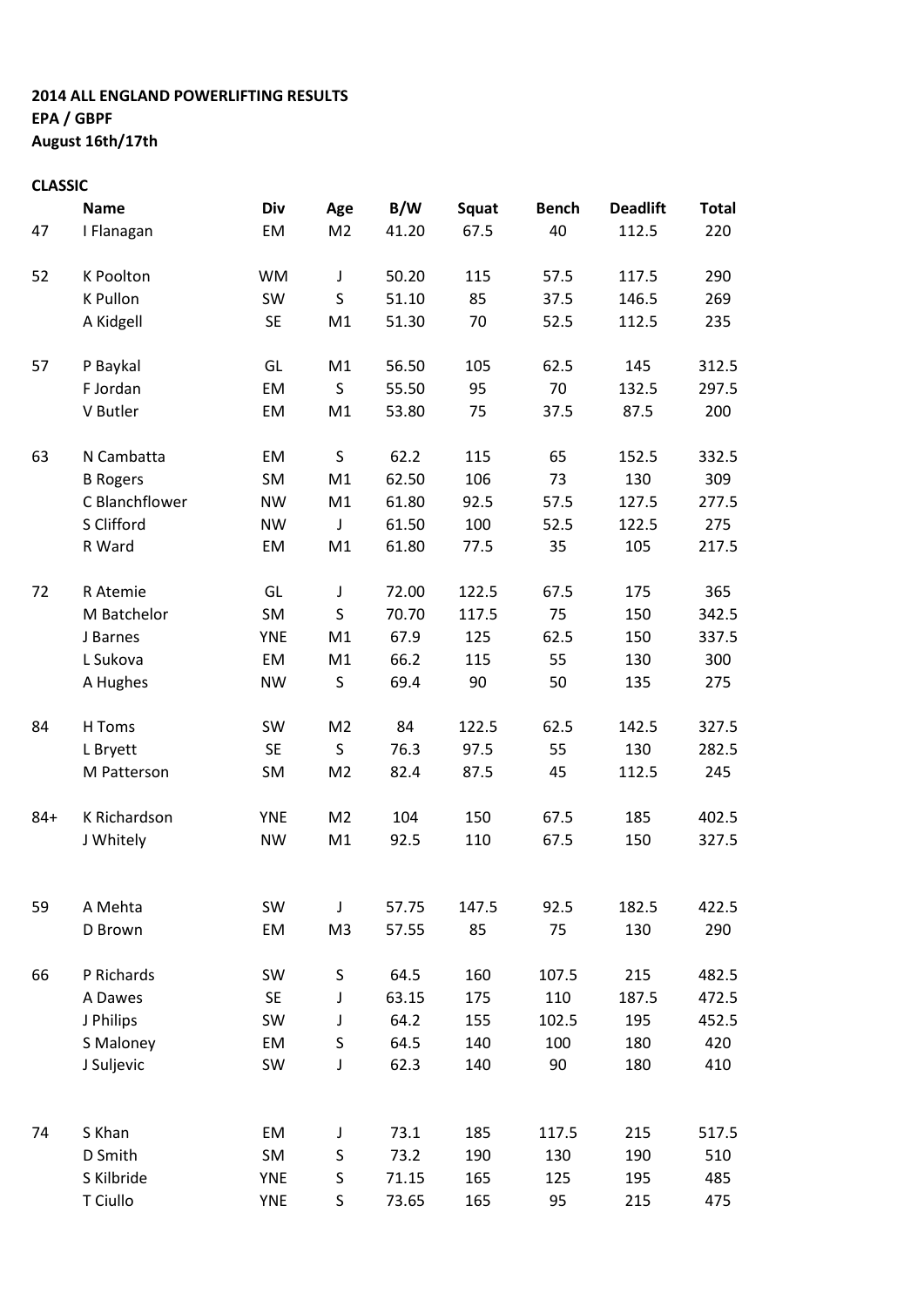|     | M Golding               | SW         | S              | 72.6  | 162.5     | 95        | 187.5     | 445   |
|-----|-------------------------|------------|----------------|-------|-----------|-----------|-----------|-------|
|     | <b>B</b> Richens        | GL         | $\sf S$        | 71.5  | 147.5     | 97.5      | 180       | 425   |
|     | A Twigg                 | <b>YNE</b> | M <sub>3</sub> | 73    | 115       | 110       | 205       | 420   |
|     | S Vadukul               | SE         | J              | 71.25 | 152.5     | 92.5      | 170       | 415   |
|     | C Henrik-Berg           | SE         | S              | 70.5  | 160       | 85        | 155       | 400   |
|     | G Newcombe              | SW         | M1             | 72.8  | 120       | 100       | 180       | 400   |
|     | J Holden-Archer         | SM         | $\sf S$        | 71.25 | 142.5     | 102.5     | 147.5     | 392.5 |
|     |                         |            |                |       |           |           |           |       |
| 83  | <b>T Rowell</b>         | EM         | J              | 82.1  | 200       | 112.5     | 250       | 562.5 |
|     | R Colchester            | GL         | S              | 77.7  | 185       | 130       | 245       | 560   |
|     | L Ditchman              | EM         | S              | 81    | 190       | 135       | 235       | 560   |
|     | J O'Riordan             | SW         | M <sub>2</sub> | 81.1  | 170       | 145.5     | 230       | 545.5 |
|     | T Forrest               |            | J              | 79.9  | 177.5     | 135       | 220       | 532.5 |
|     | J Cororan               | GL         | S              | 79.55 | 190       | 105       | 215       | 510   |
|     | L Ball                  | GL         | J              | 79.7  | 170       | 117.5     | 200       | 487.5 |
|     | <b>G</b> Lovett         | <b>YNE</b> | M1             | 82.1  | 150       | 117.5     | 180       | 447.5 |
|     | P Wood                  | SW         | S              | 78.2  | 130       | 110       | 202.5     | 442.5 |
|     | R Maton                 | GL         | SJ             | 83    | 140       | 95        | 190       | 425   |
|     | <b>B Thornton-Smith</b> | GL         | SJ             | 75    | 120       | 80        | 165       | 365   |
|     | A Wilson                | EM         | S              | 70.3  | $\pmb{0}$ | 0         | 0         | 0     |
|     | A Leeder                | EM         | S              | 70.4  | 0         | $\pmb{0}$ | $\pmb{0}$ | 0     |
| 93  | P Shillingford          | GL         | $\sf S$        | 91.8  | 252.5     | 162.5     | 300       | 715   |
|     | M Hodgett               | Gu         | S              | 84.1  | 207.5     | 145       | 280       | 632.5 |
|     | M Golding               | GL         | S              | 90    | 220       | 140       | 232.5     | 592.5 |
|     | R Smith                 | GL         | S              | 92.8  | 205       | 140       | 240       | 585   |
|     | A Pierides              | GL         | J              | 91    | 200       | 140       | 235       | 575   |
|     | J Walsh                 | <b>YNE</b> | SJ             | 89.8  | 170       | 157.5     | 235       | 562.5 |
|     | L Bichard               | GL         | J              | 89.6  | 190       | 130       | 232.5     | 552.5 |
|     | A Blank                 | GL         | J              | 90.9  | 185       | 115       | 230       | 530   |
|     | D Blackman              | <b>SE</b>  | S              | 92.3  | 200       | 125       | 205       | 530   |
|     | S Atkinson              | GL         | J              | 88.85 | 180       | 112.5     | 235       | 527.5 |
|     | J Faasse                | EM         | S              | 91.5  | 190       | 105       | 230       | 525   |
|     | J Hunt                  | SW         | J              | 89.9  | 170       | 125       | 205       | 500   |
|     | R Hunter                | SM         | S              | 90.85 | 170       | 100       | 212.5     | 482.5 |
|     | L Kehoe                 | EM         | S              | 84    | 165       | 120       | 180       | 465   |
|     | K Blacknell             | <b>YNE</b> | M <sub>2</sub> | 90.7  | 157.5     | 105       | 185       | 447.5 |
|     | J Goodall               | GL         | SJ             | 86.7  | 150       | 100       | 185       | 435   |
| 105 | E Kreipavicius          | EM         | $\sf S$        | 104   | 240       | 170       | 275       | 685   |
|     | H Hollis                | EM         | J              | 101   | 230       | 182.5     | 270       | 682.5 |
|     | T Celestin              | GL         | S              | 102.7 | 240       | 125       | 305       | 670   |
|     | M Deacon-Smith          | EM         | J              | 94.6  | 215       | 132.5     | 305.5     | 653   |
|     | D Sharp                 | <b>YNE</b> |                |       | 230       | 155       |           | 620   |
|     |                         |            | S              | 103.4 |           |           | 235       |       |
|     | M Roberts               | SW         | S              | 102.8 | 210       | 145       | 262.5     | 617.5 |
|     | A Freemantle            | WM         | S              | 98.7  | 217.5     | 132.5     | 250       | 600   |
|     | D Sinclair              | SM         | M1             | 103.1 | 240       | 135       | 225       | 600   |
|     | K Jane                  | EM         | M <sub>3</sub> | 94.05 | 215       | 125       | 252.5     | 592.5 |
|     | J Bartle                | GL         | S              | 98.8  | 205       | 137.5     | 247.5     | 590   |
|     | M Davies                | EM         | S              | 100.5 | 220       | 110       | 260       | 590   |